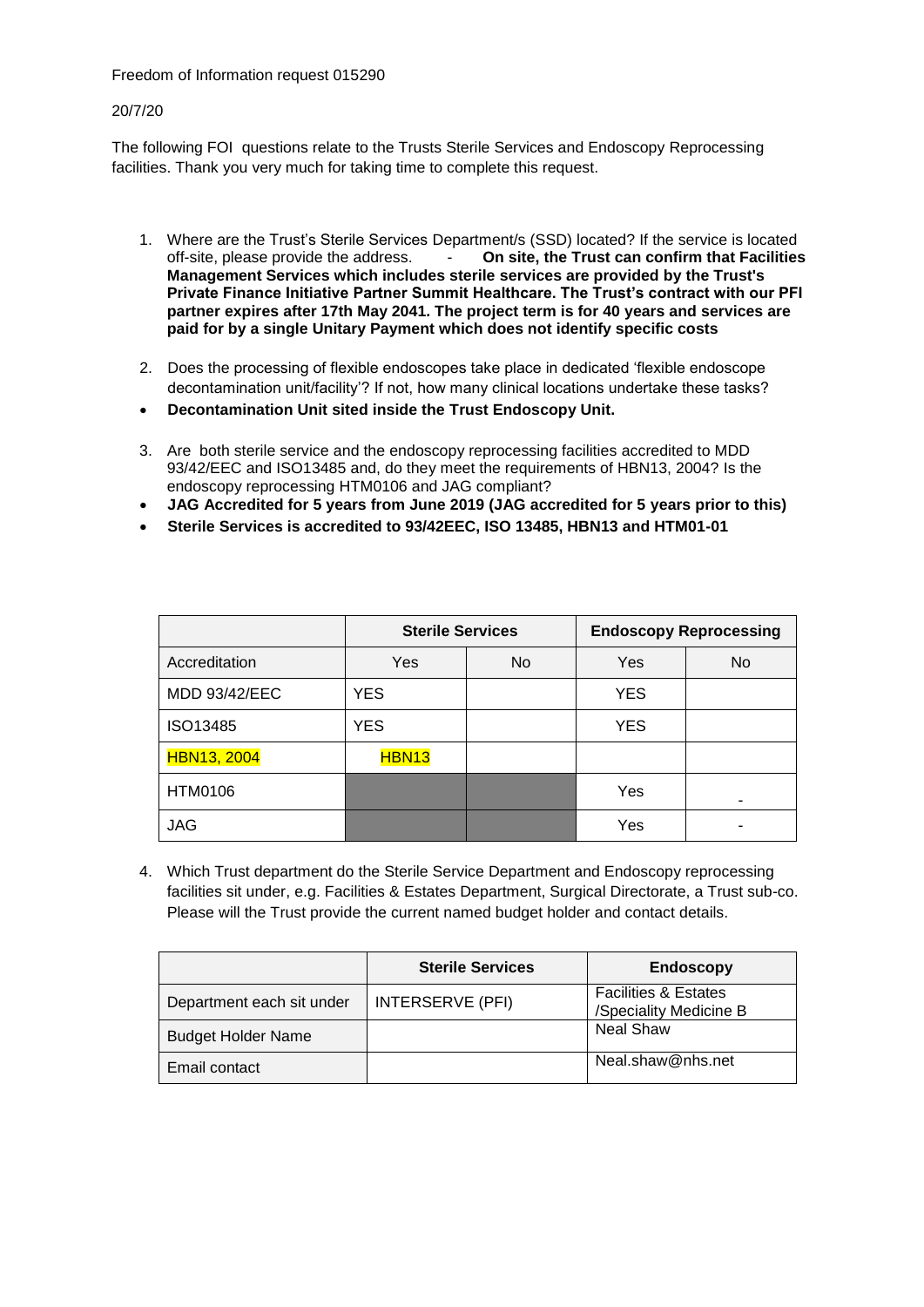5. What equipment is currently installed in the Trust's Sterile Services Department to include washer disinfectors, steam sterilisers (autoclaves), and low temperature steriliser e.g. Sterrad, V-PRO etc.? Please complete the tables below:

| <b>Washer Disinfectors</b><br>Manufacturer e.g.<br>Getinge, Belimed etc.               | Number of<br>Model<br><b>Machines</b> |                     | Number of<br>Chambers |  | <b>Install Date</b>  |
|----------------------------------------------------------------------------------------|---------------------------------------|---------------------|-----------------------|--|----------------------|
| Wassenburg LTD<br><b>STEELCO</b>                                                       | WD44OPT<br><b>DS1000</b>              | 10<br>5<br>4        |                       |  | Dec 2011<br>MAY 2015 |
| Wassenburg LTD                                                                         | WD440PT                               | $\overline{2}$<br>4 |                       |  | Dec 2011             |
| <b>Steam Sterilisers</b><br>(Autoclaves)Manufactur<br>er e.g. Getinge, Belimed<br>etc. | Model                                 | Number of machines  |                       |  | <b>Install Date</b>  |
| <b>STEELCO</b>                                                                         | <b>VS 18/2</b>                        | 4                   |                       |  | 2017                 |
|                                                                                        |                                       |                     |                       |  |                      |

| <b>Low Temperature</b><br><b>SterilisersManufacturer</b><br>e.g. Sterrad | Model | Number of<br>machines | <b>Install Date</b> |
|--------------------------------------------------------------------------|-------|-----------------------|---------------------|
|                                                                          |       |                       |                     |

- 6. For the equipment stated in Q5 above, please state the number of cycles completed over the last 12 months for all:
	- **a. Washer Disinfectors Annual Cycle Count = 34,000 (. Feb 2019 –Feb2010 – Unit closed due to COVID 19 –Emergency service only.)**
	- b. Steam Sterilisers Annual Cycle Count =
	- c. Low-Temperature Sterilisers Annual Cycle Count =
- 7. In the table below, please provide details (manufacturer, product name, and price) on the consumables e.g. washer disinfectant detergent, utilised in the equipment listed in Q8.

| Equipment<br>Type             | Consumable                       | Manufacturer                 | Product Name & Code                            |
|-------------------------------|----------------------------------|------------------------------|------------------------------------------------|
| Washer<br><b>Disinfector</b>  | Detergent #1<br><b>DETERGENT</b> | Dr Weigert<br><b>SERCHEM</b> | Mediclean Forte/ 405033<br><b>MAXIMUM PLUS</b> |
| Washer<br><b>Disinfector</b>  | Detergent #2                     | Dr Weigert                   | Septo Pac / 953512                             |
| Autoclave                     | <b>Bowie Dick Test</b>           | ONCE A DAY<br><b>ECOC</b>    | <b>PROPPER</b>                                 |
| Low-Temp<br><b>Steriliser</b> | Hydrogen<br>Peroxide             |                              |                                                |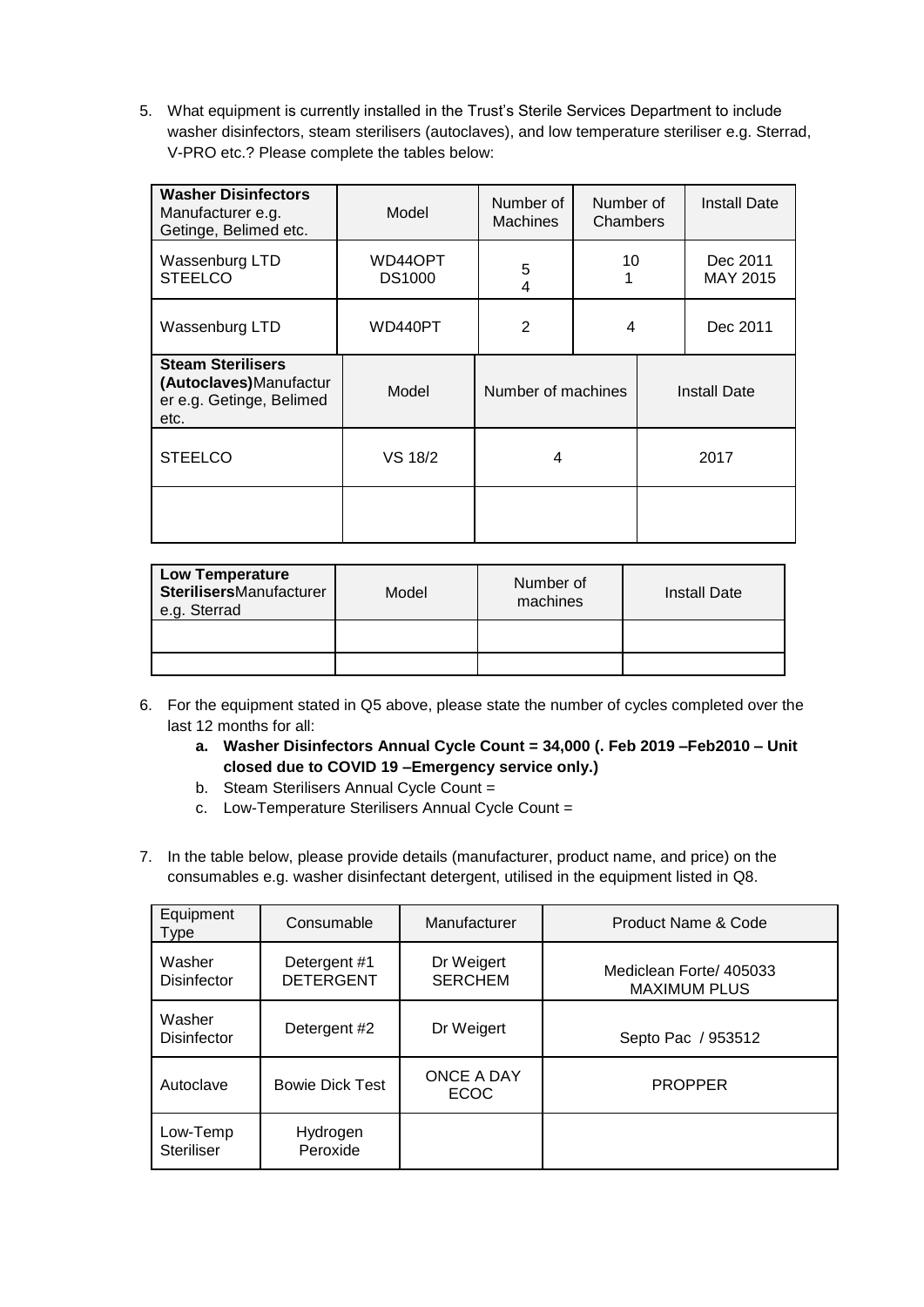- 8. In the tables below, please provide information detailing the location, manufacturer, model, quantity, and age, relating to the following equipment used in the decontamination of flexible endoscopes:
	- a. Automatic Endoscope Reprocessors;
	- b. Low-Temp Sterilisers e.g. Sterrad;
	- c. Flexible Endoscope Drying Cabinets; and,
	- d. Reverse Osmosis Water System.

## **a) Automatic Endoscope Reprocessors**

| Location e.g. Endoscopy<br>Department, Theatres,<br><b>CSSD</b> | Manufacturer   | Model   | Quantity | Age(s)  |
|-----------------------------------------------------------------|----------------|---------|----------|---------|
| <b>Endoscopy Unit</b>                                           | Wassenburg LTD | WD440PT | 5        | 9 years |
| OPD Cystoscopy                                                  | Wassenburg LTD | WD440PT | 2        | 9 years |
|                                                                 |                |         |          |         |
|                                                                 |                |         |          |         |

# **b) Low-Temp Sterilisers**

| Location e.g. Endoscopy<br>Department, Theatres,<br><b>CSSD</b> | Manufacturer | Model | Quantity | Age(s) |
|-----------------------------------------------------------------|--------------|-------|----------|--------|
|                                                                 |              |       |          |        |
|                                                                 |              |       |          |        |
|                                                                 |              |       |          |        |
|                                                                 |              |       |          |        |

### **c) Drying Cabinets**

| Location e.g. Endoscopy<br>Department, Theatres,<br><b>CSSD</b> | Manufacturer   | Model         | Quantity | Age(s)  |
|-----------------------------------------------------------------|----------------|---------------|----------|---------|
| <b>Endoscopy Unit</b>                                           | Wassenburg LTD | <b>DRY300</b> | 5        | 9 years |
| Theatres/Urology                                                | Wassenburg LTD | <b>DRY300</b> | 2        | 9 years |
| Out Patient Dept                                                | Wassenburg LTD | <b>DRY300</b> |          | 9 years |
| <b>OPD Cystoscopy</b>                                           | Wassenburg LTD | <b>DRY300</b> |          | 9 years |